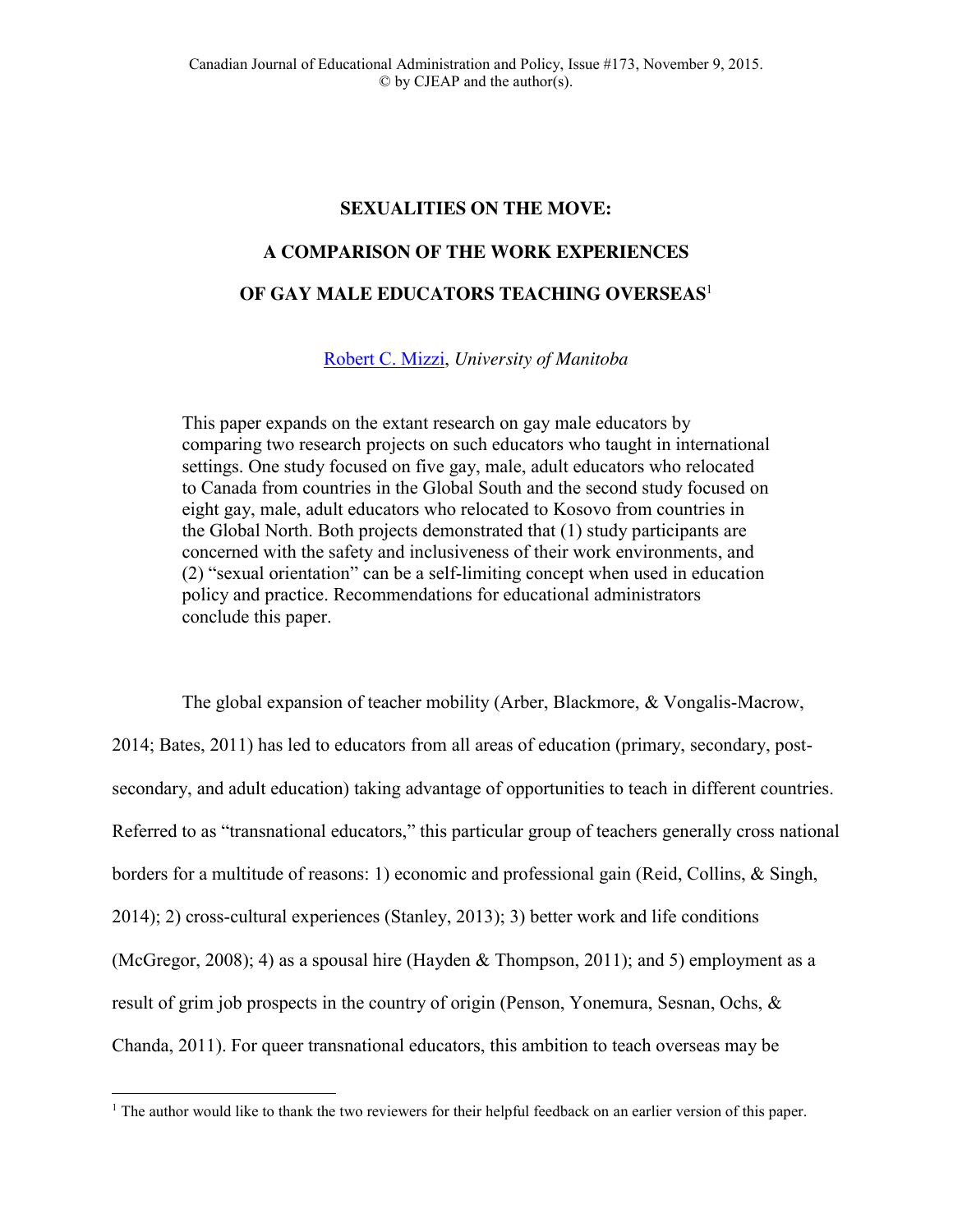complicated due to variances in social, political, and legal positions toward gender and sexuality differences across the globe (Baird, 2007; Herdt, 1997). For this paper, I use the term *queer* as a representation for the spectral community of sexual and gender difference, rather than the "lesbian, gay, bisexual, and transgender" (LGBT) identity-categories often used in Western literature, politics, and practice. I acknowledge that both approaches (LGBT and queer) are problematic in their deployment, as both function as imprints of a Western perspective on sexuality and gender difference and create further distance from understanding indigenous perspectives of sexuality and gender. Despite this controversy, queer allows for a spectrum of sexual and gender diversity that is useful for this paper.

Significant problems exist in international education from the perspective of sexual and gender diversity. In an adult education context, the key issues include 1) ongoing homophobic and transphobic violence that affects everyone, and those with foreign citizenships are not immune to such acts in the new context (Mizzi, 2009); 2) a scarcity of queer themes and topics in international education literature (Pattison, 2010); and 3) heteronormative values that remain dominant in education discourse in general (Hill, 2013). This paper is based on two studies that explore these subsets of the problem: heteronormativity and homophobia. It also addresses homophobia's marginalizing effects on queer transnational educators and their responses to this marginalization. The purpose of this paper is to unravel some of the complexity that nuances the teaching overseas experience for queer educators. As teaching becomes increasingly globalized, queer transnational educators too can aim for a teaching career overseas, but they may need to be aware of and prepare for complex legal, social, and political contexts that may limit and regulate expression of sexuality and gender difference (Gedro, Mizzi, Rocco, & van Loo, 2013).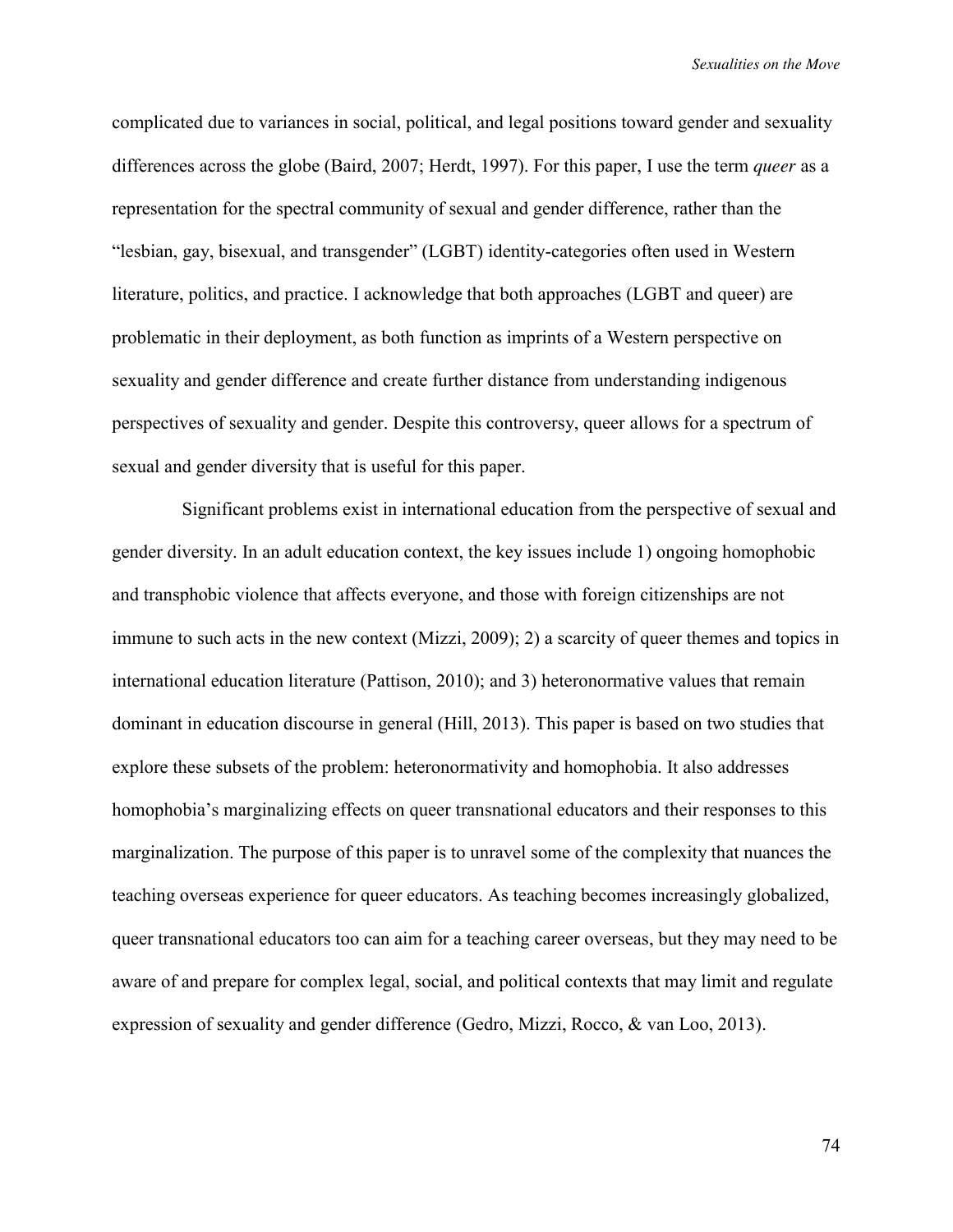Questions driving the purpose of this research are these: *What are the challenges facing transnational, gay, male, adult educators as they cross national borders for work purposes? How do differences in work context shape the research?* The significance of this research is to extend the current scholarship that focuses on gay male educators to include transnational professional mobility. The results of these two studies have been presented elsewhere (Mizzi, 2013; Mizzi, 2014). A comparative analysis of both studies enables a secondary analysis of both projects from two ontological directions: Global North educators relocating to the Global South and Global South educators relocating to the Global North. <sup>2</sup> It is not my intention to sweep both study perspectives into one unit of analysis, given that power plays a completely different role in each situation, and often to the detriment of people who are based in or are from the Global South. Rather, a comparative view allows for an exploration of the encounters that shape work experiences in both contexts, followed by an observation and analysis of what was different or similar in each perspective. Below I provide a summary of what currently exists in the literature. A research design follows this section that profiles the methodology and the data. A discussion with recommendations for educational administrators concludes this paper.

#### **Borders, Queerness, and Transnational Work**

In a metaphorical sense, queer people are not new to the notion of navigating borders. In a Global North context, the act of "coming out" as LGBT represents crossing over from one sexual or gender identity to another. The social borders in this context are sometimes guarded by gatekeepers, such as family members, colleagues, peers, and community members—whether or not they will "accept" this difference. The plight of queer educators being fired from their jobs or

<sup>&</sup>lt;sup>2</sup> Countries located in the Global North are generally defined by their economic over-development, including the United States, Canada, and Western Europe. Countries located in the Global South are generally defined by their economic under-development, including Africa and Latin America (Odeh, 2010).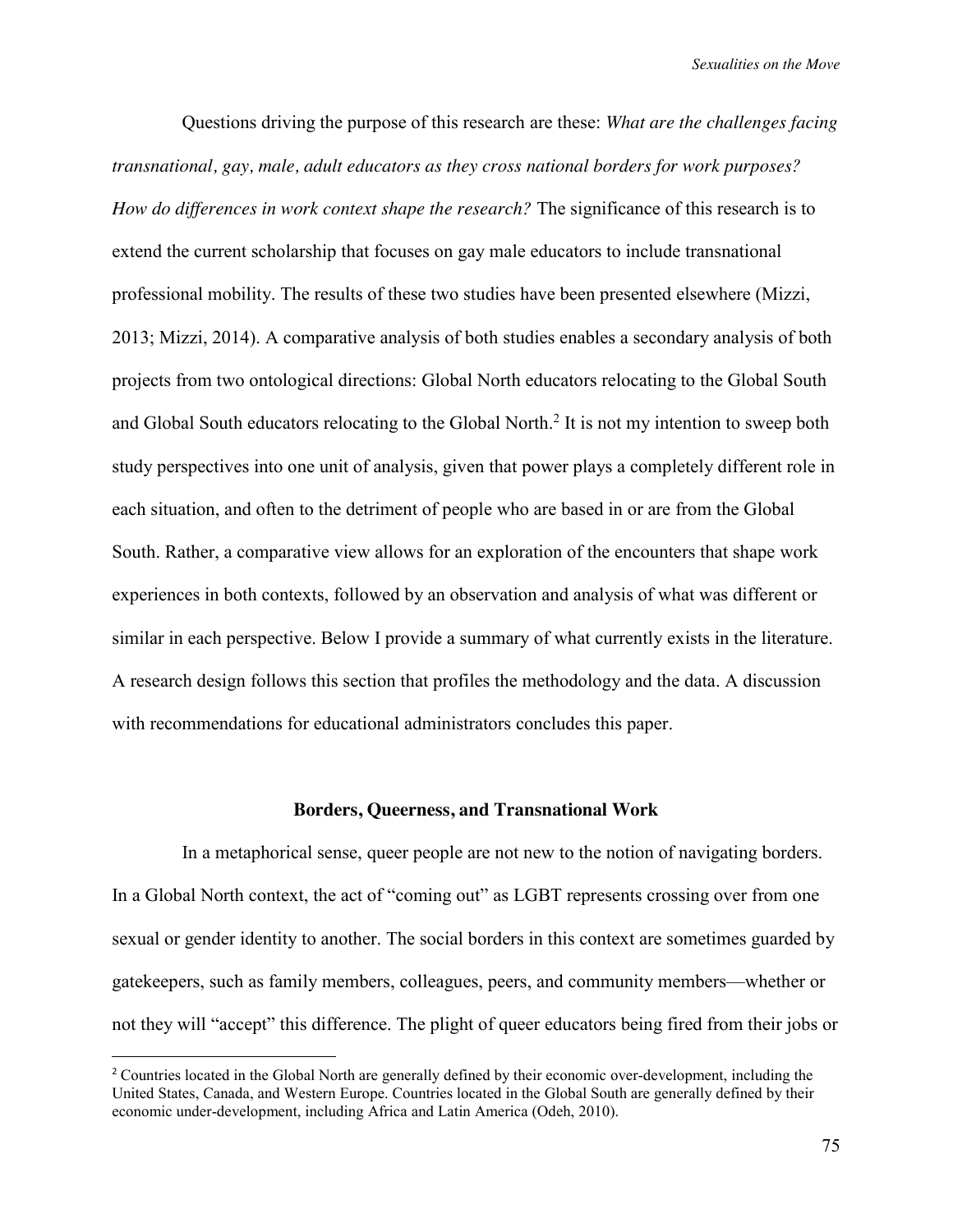otherwise marginalized at work as a result of their sexual or gender difference are examples of where gatekeepers reject non-heterosexuality (e.g., Callaghan, 2007).

Borders represent a familiar, yet problematic space to queer people. In a broader sense, queer people have faced ridicule and rejection from border guards when they try to cross national borders (Luibhéid, 1998; Sin, 2015). Sometimes this ridicule and rejection has led to queer persons identifying as "friends," "cousins," or "(straight) singles" to customs officers (Fisher, 2003). During large queer pride events, customs officers have been known to become extra vigilant at their national borders to deter in-coming queers as asylum-seekers, perverts, or partygoers (Luibhéid, 1998). On one hand, national borders could represent a promising new path towards receiving opportunities and insights that improve one's life situation. On the other hand, national borders are places where gatekeepers assert their dominance as decision-makers and power-holders. This controversial role of national borders and their gatekeepers may explain why there is a scarcity of literature on the experiences of queer transnational workers in general. Queer transnational workers may very well be concerned with their treatment during and after their experience of crossing national borders. For example, in a study of immigrant, Middle-Eastern, male sexual minorities living in Canada and the United States, Eichler and Mizzi (2013) identify ongoing encounters with structural and social racism (e.g., prejudice or discrimination targeting someone of a different race), which counters what is communicated about Global North countries through pop culture (i.e., popular Global North television programs depict a "gay heaven" in its major cities) and "official" discourses (i.e., there are multicultural societies that embrace difference). In another example, Fassin and Salcedo (2015) illustrate how the French immigration system identifies homosexuality through a pre-described "gay identity" and requires evidence of such a "true identity."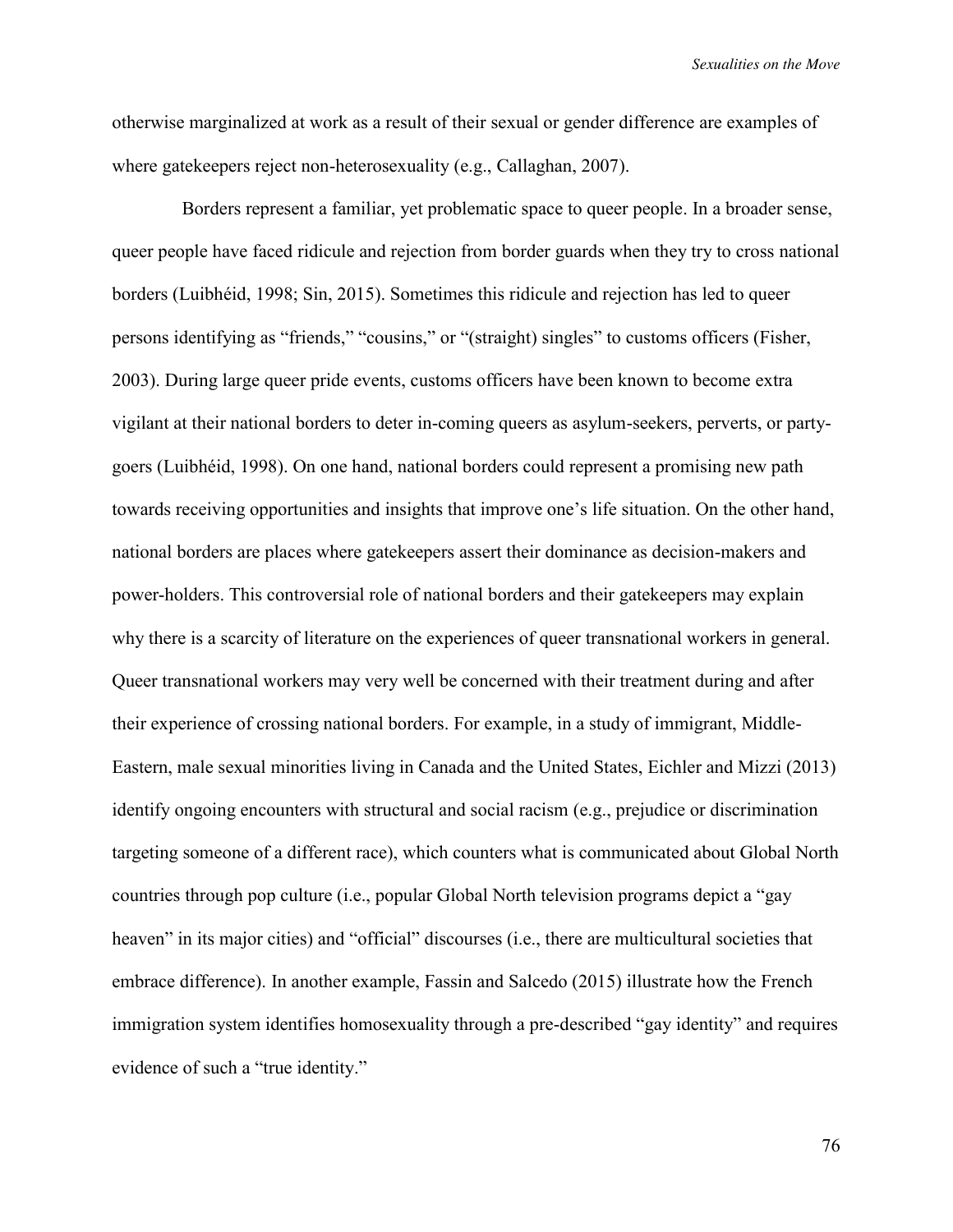Largely situated in the field of immigrant studies, the literature suggests there is some struggle for immigrant professionals when it comes to 1) Global North employers recognizing prior learning and work experience obtained in Global South countries (Andersson & Guo, 2009); 2) identifying personal and social factors that are key to a successful adaptation to change (Koert, Borgen, & Amundson, 2011); and 3) engaging in "bridging programs" and other forms of re-training as a means to improve employment prospects (Shan, 2009). The literature also describes difficulties in the classroom between students adjusting to their foreign educator's identity, second language ability, and accent (Amobi, 2004) and the educator trying to navigate through differences in classroom practices and broader institutional directives (Collins, 2008). With this work context in mind, it becomes clear that there are difficult challenges that lie ahead of immigrant workers.

While racism is a significant theme in the literature relating to immigrant studies, the work in expatriate studies (international development, business, administration) paints a different picture. In this context, foreign identity is not a safeguard against prejudice from colleagues and clients given that 1) expatriates work within a highly-structured, multi-cultural employment context that cuts across differences in identity (Mizzi & Rocco, 2013); 2) identity is often a controversial marker in politicized contexts (e.g., conflict zones) (Thomas, 2004); and 3) certain identities, such as sexual identity, could be too controversial and therefore have serious consequences on work and life overseas (Payne, 2008). Given the history of Global North imperialism in the Global South, a foreign presence might be interpreted as an attempt to colonize or to assist the "enemy" (Thomas, 2004).

Indeed, teaching in an international workplace means adult educators are engaging with a structured work circumstance that operates across differences in identity, citizenship, history,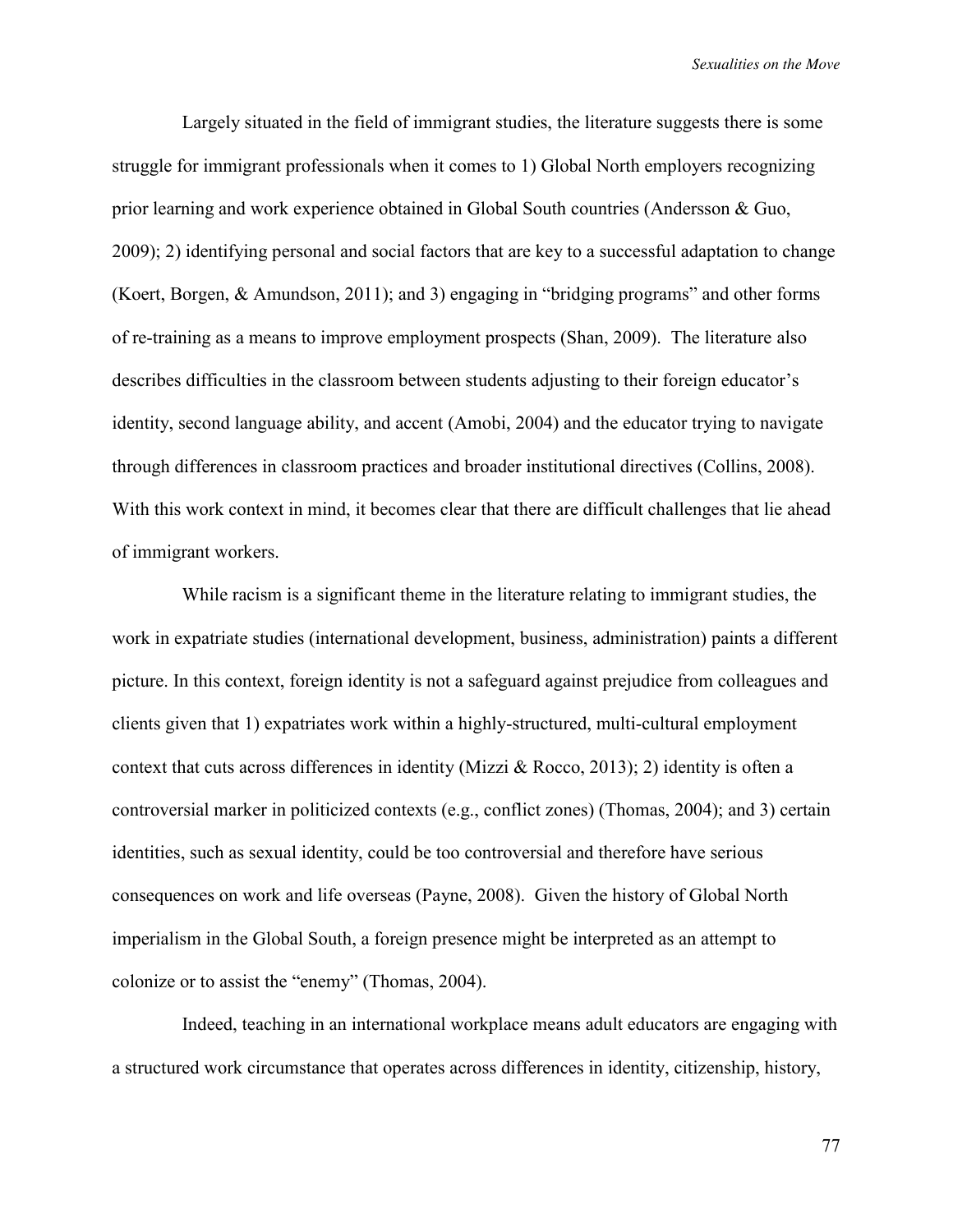religion, language, and culture (Mizzi & Hamm, 2013). For example, English (2004) reported that her study participants, who were transnational, female, adult educators who worked in the Global South, felt dislocated, disconnected, and displaced in their classrooms because they came from a white, Western, world that has a history of colonialism. They could not sever the weight of their own colonizer histories and positionalities while in the classroom. In effect, they were continually negotiating a complex mix of identity and culture by mingling their past experiences with their present work circumstance as a form of resistance to feeling disconnected with their students. Practically speaking, such resistance strategies included keeping silent, negotiating difference, creating connections, and seeking out each other for support (English, 2004). Mizzi, Hill, and Vance (in press) also describe how crossing into the Global South as educators engaged in queer organizing means running up against indigenous understandings of sexuality, which requires a decolonizing approach to the educational process. On one hand, queer sexualities or gender identities may also act as a type of "boundary marker" that will reflect how far transnational workplaces will accept liberalism and freedom in the workplace. On the other hand, in his book about lifelong learning and critical action, Grace (2013) interviews scholar Robert Hill who describes a "McPinking" of the sexual minority world as being an act of "cultural" (homo)genization and commodified identities" based on "Western lesbian, gay, bisexual, transgender and queer constructions" (p. 188). Both perspectives are significant because it becomes clear that sexuality or gender identity may be a political marker in the workplace.

Gedro et al. (2013) and McPhail, McNulty, and Hutchings (2014) emphasize how queer, expatriate workers face unique challenges, such as engaging with heteronormative language in workplace policies, securing visas for same-sex partners, or determining a queerpositive culture internal and external to the workplace. For example, Wright (2000) described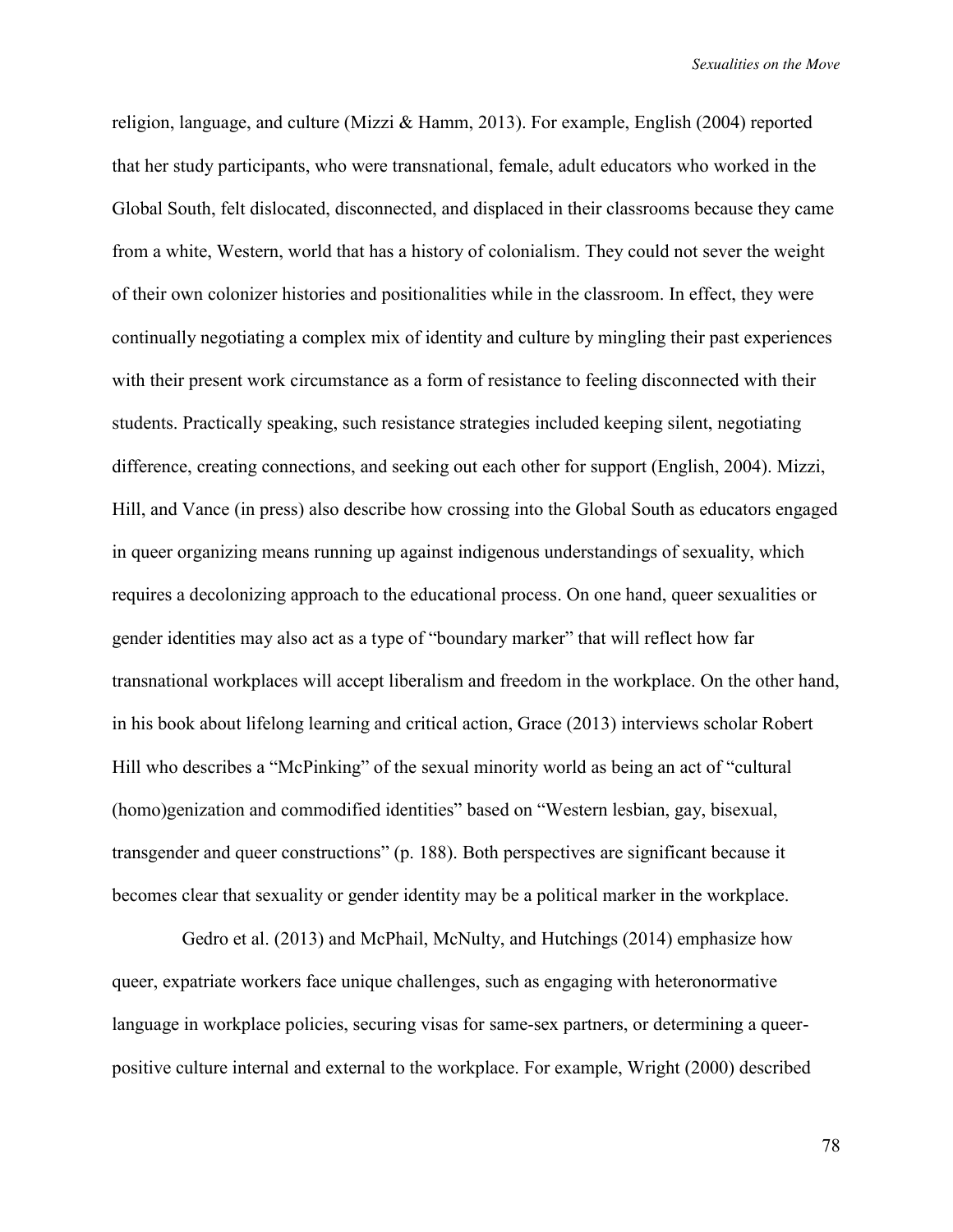how he was reduced to a "technical/scientific" role that rejected his queer knowledge and expertise in working with male sexual minority cultures in Bolivia. He writes:

> As an openly "homosexual" AIDS expert, an agent/object all at once, I was viewed as a somewhat ambiguous figure by the people who hired me, especially by the national director. As time passed, considerable effort was made by the project leadership to reduce this disturbing duality and reestablish the conventional order, that is, to the extent possible, to make me a scientific/professional agent with substantial distance from the objects I was to study and help. (p. 98)

In this case, having a queer identity at work becomes controversial, and, as a result, there can be organizational efforts to restrict agency and expression. There needs to be some direction regarding how to unravel some of this tension.

# **Research Design**

In virtue of their being male, gay men retain some degree of privilege in a global society. However, their homosexuality causes them to have an uphill battle that can result in exclusion from workplace practices and relations. There may be different degrees of "outness" (openly identifying as a gay man), or what Yoshino (2006) refers to as "covering" (practicing homosexuality in secret). One of the two research studies presented in this paper examined the experiences of Global North, gay, male, adult educators who crossed national borders into Kosovo to assist with the "development" efforts. The second study examined the experiences of Global South, gay, male, adult educators who crossed national borders into Canada to seek out better personal and professional opportunities. The differences between these studies have to do with socio-cultural context, educator citizenship, flow of knowledge (Global North  $\leftrightarrow$  Global South), and perceptions of power in the work circumstances. For instance, study participants in Kosovo may be automatically granted a privileged "expert" status because of their Global North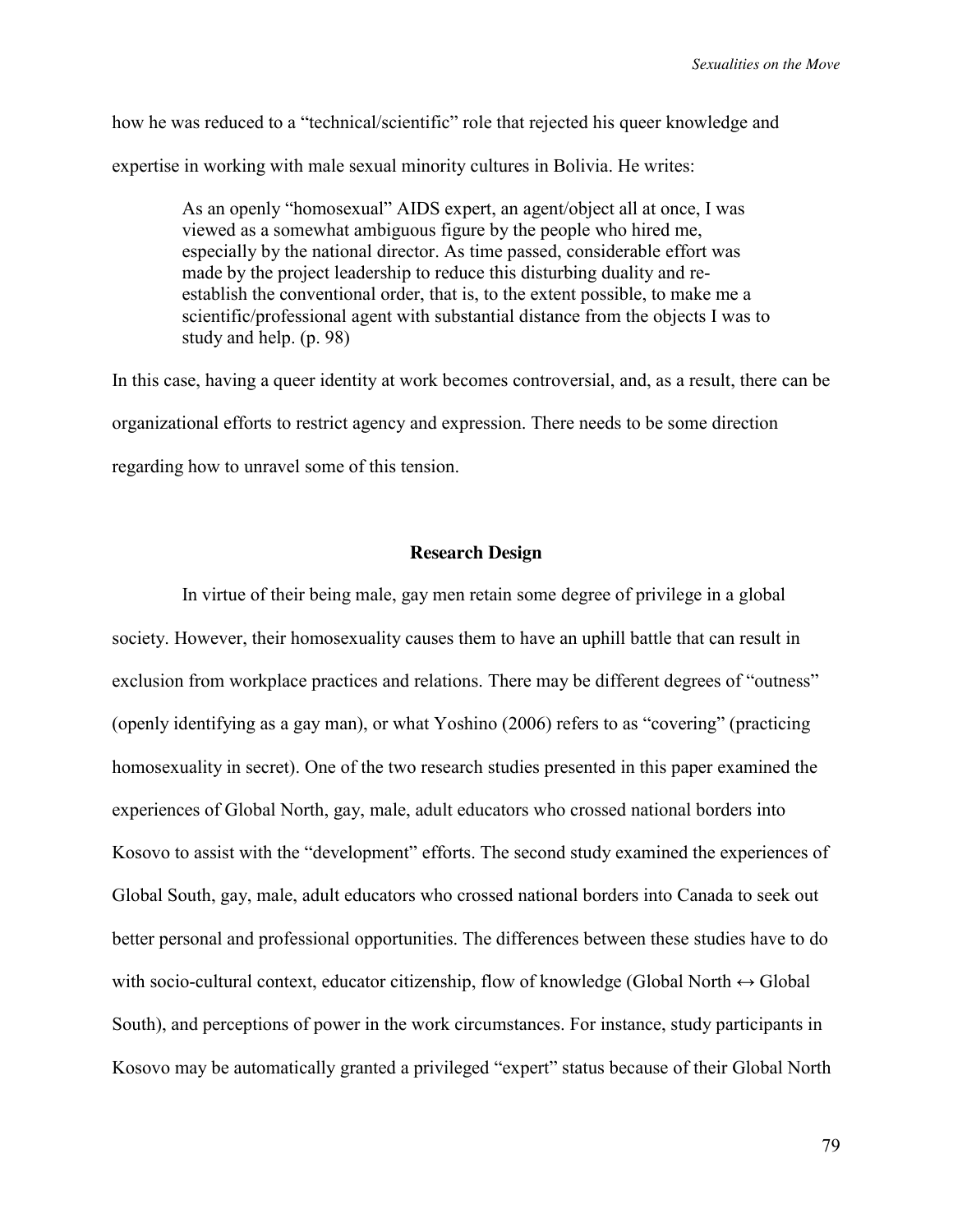backgrounds, whereas study participants in Canada may be perceived as second-class citizens given their Global South backgrounds. Indeed, there are stark differences in context and power, but both studies reveal experiences of inclusion and exclusion practices in educational workplaces.

Data collection was facilitated through in-depth, informal interviews in both studies. I used in-depth, informal interviews because they allow a researcher to obtain greater insight into the human experiences that make up the social phenomenon being researched (Lichtman, 2010). The interviews were based on sharing stories of working transnationally, which consisted of describing difficulties, successes, and lessons learned. According to Lichtman (2010), in-depth interviews

hear what the participant has to say in his own words, in his voice, with his language and narrative. In this way, participants can share what they know and have learned and can add a dimension to our understanding of the situation that questionnaire data or a highly-structured interview does not reveal. (p. 143)

Questions, then, act as a "flexible checklist or guide" that invites a greater emphasis on study participants' voices (Lichtman, 2010). A thematic analysis allowed me to move my analysis of the interview responses from a broad interpretation of the data towards uncovering certain patterns and developing themes (Lichtman, 2010). The actual names of the study participants and their work situations have been omitted to protect confidentiality.

### *Teaching in Kosovo*

I examined the work experiences of eight Global North, gay, male, adult educators (United States [5], the Netherlands [2], and undisclosed [1]) teaching in Kosovo. For six of the eight study participants, the presence of homophobia (acts of violence and expressions of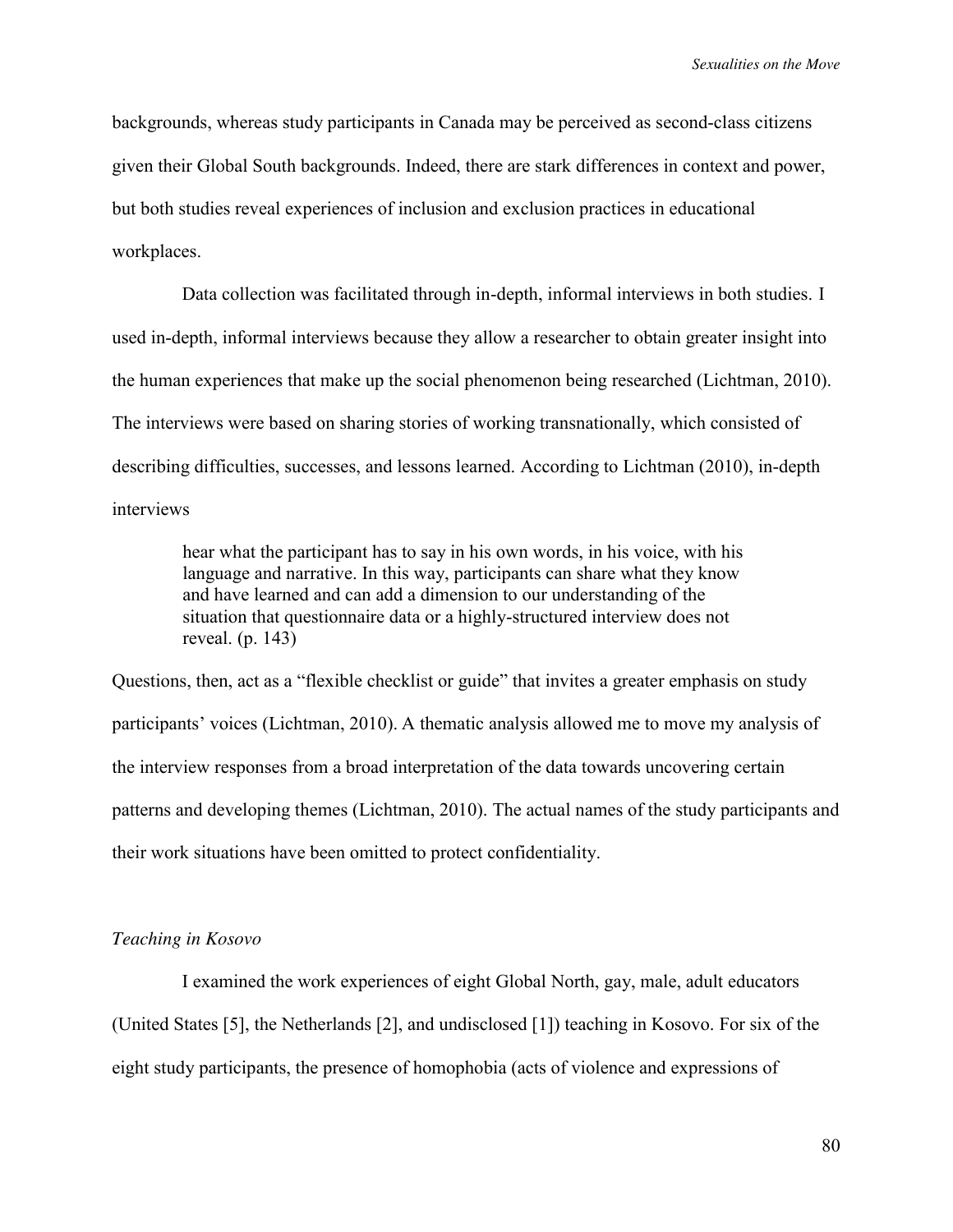hostility towards homosexuality) and heterosexism (heterosexual bias in systems, practices, or values) created disjunctures for them in the workplace. One participant from the Netherlands commented:

> I think just after a few months there was some anonymous letter sent to the [British] Operations Director at Agency 1's mission who heard all kinds of stories of me that was sent to his mailbox. So I was called to the Operations Director there and I thought it was about something completely different. I came in, and his first question was, "Are you gay?" And, this Director made a case that gay members were not allowed in this mission.

A participant from the United States also shared:

There have been some incidents of homophobia, but the ones I remember involved international, not Kosovars. For instance, in a trip to Thessaloniki with four other colleagues (three female, one male) there was some confrontation between the Italian guy and me. On the way back to Kosovo, the guy started making negative remarks about gay people and referring to me in a rather aggressive and somehow pejorative way.

As a result of experiences like these, gay men in this study reverted back into the closet about their sexual identities and navigated through awkward encounters around sexuality. They covertly sought out a queer positive network, often through gay-themed websites.

In addition to the homophobic encounters described above, educators also revealed examples of heterosexist encounters and marginalization. Such examples included only providing information on "family involvement" for heterosexual transnational educators, not training staff counselors on the effects of homophobic encounters (e.g., one participant was asked to report his homophobic encounter with "finance" and not with human resources as they were not prepared), or ignoring sexuality as being a cultural trope of multiculturalism in predeparture orientations. One significant finding from this research suggests that the inclusion of "sexual orientation" within anti-discrimination policies only narrowly functions as a reactive anti-discrimination measure in an overseas teaching context. Organizational perception of sexual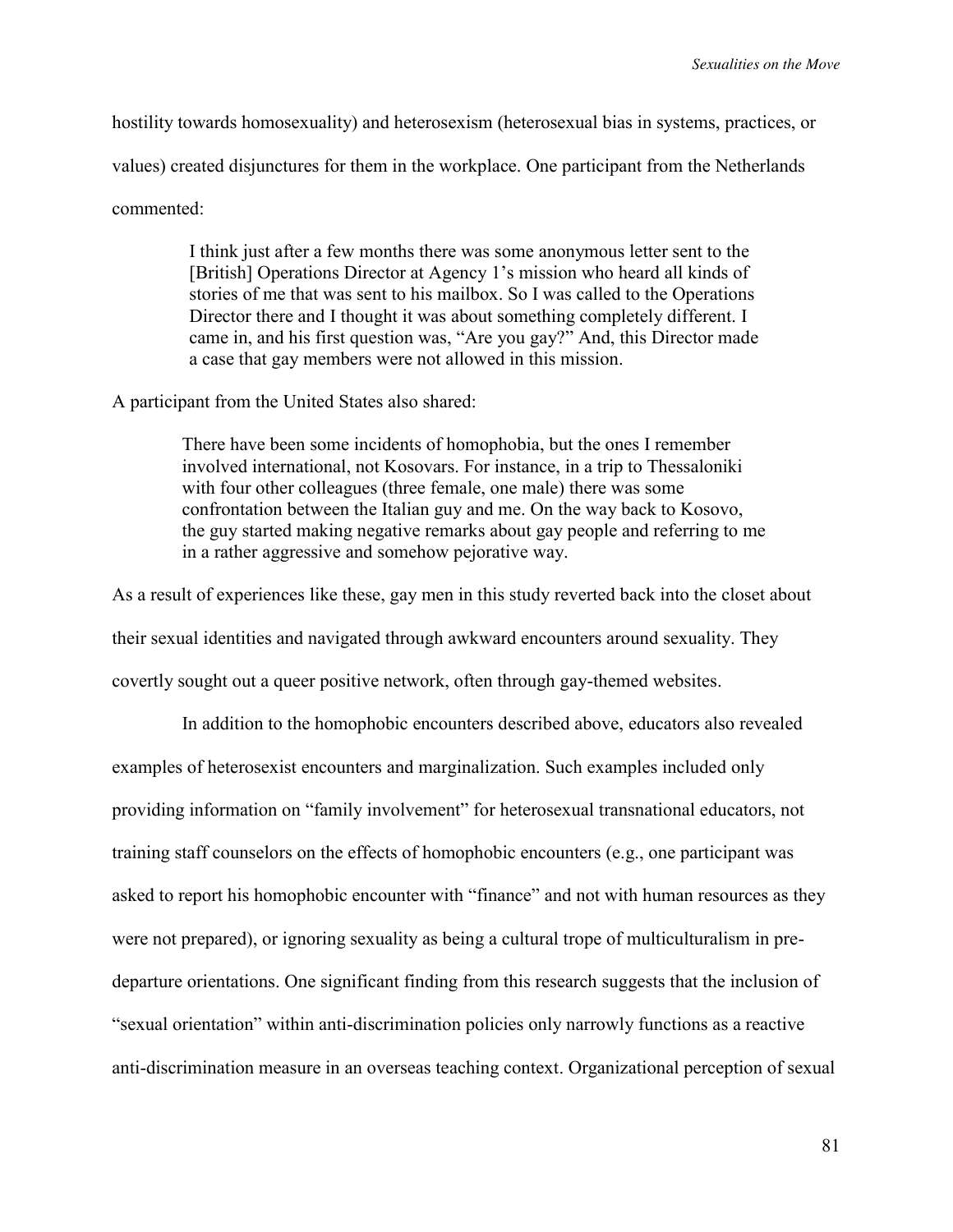orientation in this way meant that study participants felt compelled to keep their sexual identity secret. The second Dutch participant illustrated this secrecy:

I informed my employer that I'm a widower (which, in fact, I am more or less) for 20 years. In order to prevent further questioning, I also informed them that my former "wife" was killed in a car accident and, to make it even more dramatic, on Christmas Eve. That prevented all further questioning.

When I asked study participants for positive examples of sexuality inclusion in their workplaces, there was no indication that employment sites engaged sexuality as a proactive means to address homophobia.

## *Teaching in Canada*

I explored the work experiences of five gay male transnational educators who relocated to Toronto from their Global South countries (Slovakia, Malaysia, Philippines, Croatia, and Jordan). Some had arrived initially as students and later became adult educators, but all were considered "immigrants" according to official Canadian legal and social discourse.

Data from this study indicated that finding work–life balance was a priority for this group of participants. First, their motivations were to work in Canada without harm and to seek out opportunities to find satisfaction with a same-sex partner or specific career opportunity. This is different from the broader literature on educators from the Global South, where the focus is on economic development. For example, when all study participants described coming to Canada and learning of queer culture within the first week of arrival, I interpret this initiative as researching the country to understand the "borders" of queer safety and inclusiveness. Four out of the five participants saw their workplaces as being unsafe and restrictive. For example, when the Filipino participant came out to his students, he explained that, "My student started talking about the bible and gay people are going to hell and stuff like that. At that time, when you're still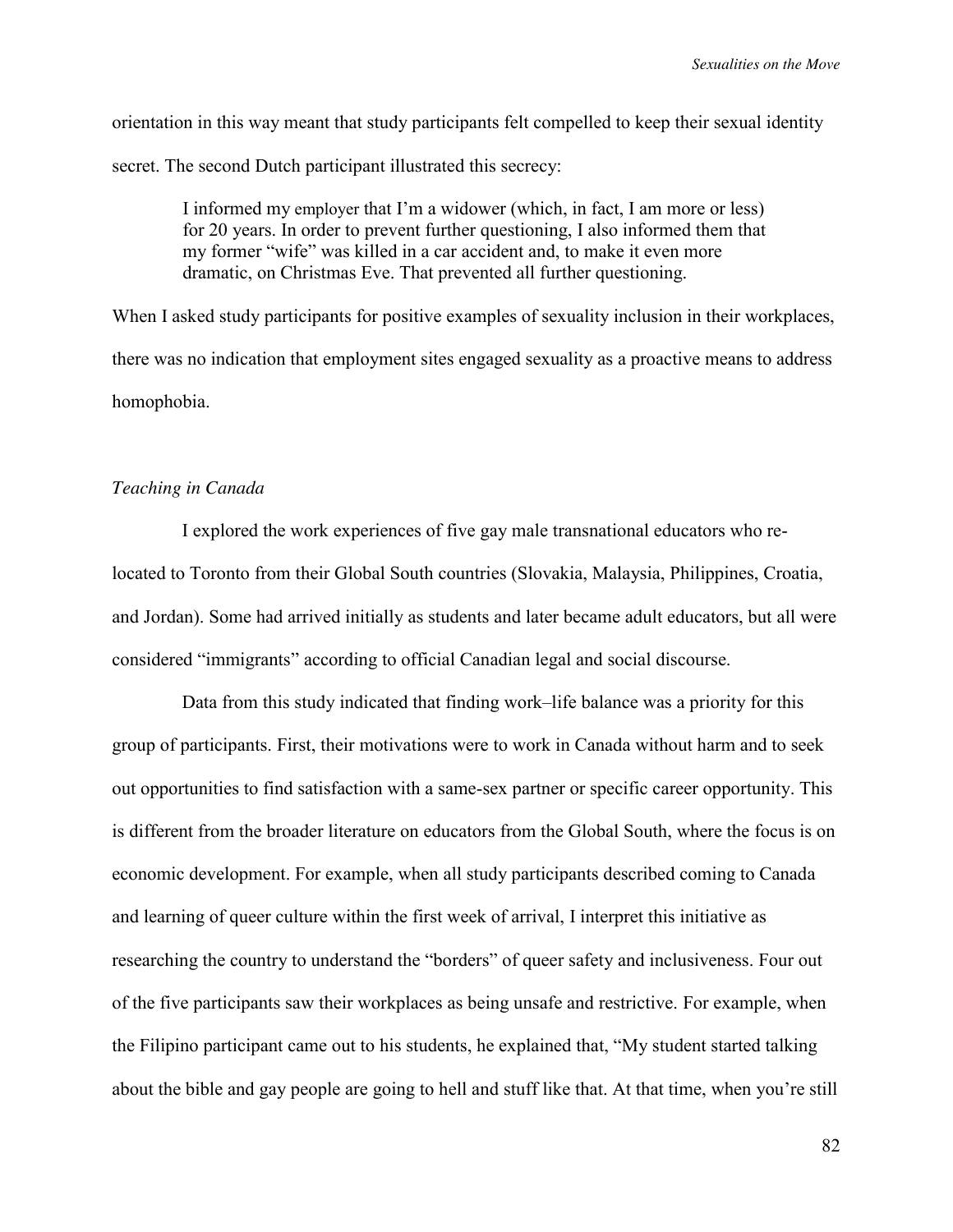nervous, you're still feeling uncertain with the group." Study participants also perceived standardized systems and procedures as locking out opportunities to promote individuality and develop teaching practices that blend their cultural backgrounds with the work circumstance. The Filipino participant further commented on how it is "hard to fit into distinct competences" identified by his administrator. Fitting into competences pulls time away from thinking about his teaching practice. Further, it was also shared with me that this participant was given "approval" to be "out" in the workplace, but not to his students.

Second, in four of the five interviews, there was a perceived mistruth about Canada's openness to queer people. These participants described how homophobic and racialized violence surfaced more in Canada than in their home countries. The Malaysian participant needs to "recharge" himself by leaving Canada and returning home to Malaysia every year. Typically, there is a common misperception in media and public discourse that portrays Canada as a safe haven for queer people and a welcoming space to immigrants in general. However, upon arrival, the study participants experienced racism and homophobia in their workplaces. This countered their perceptions that they would be *free* to be open about their identities without recourse. For an example of systemic racism, the collective agreement only takes bereavement leave from a Global North perspective. The participant shares: "So the fact that actually I had to put this [explanation of how funerals are done in Malaysia] down in writing and that there are many of us from other cultures, and the powers that be here [the administrators] didn't really get it. Sometimes you just have to say the simplest things to make people understand that it's not all the same everywhere." An example of homophobia is when the Slovakian participant faced outspoken students who did not want to hear his "gay agenda" when he started to teach a seminar on queer literacy.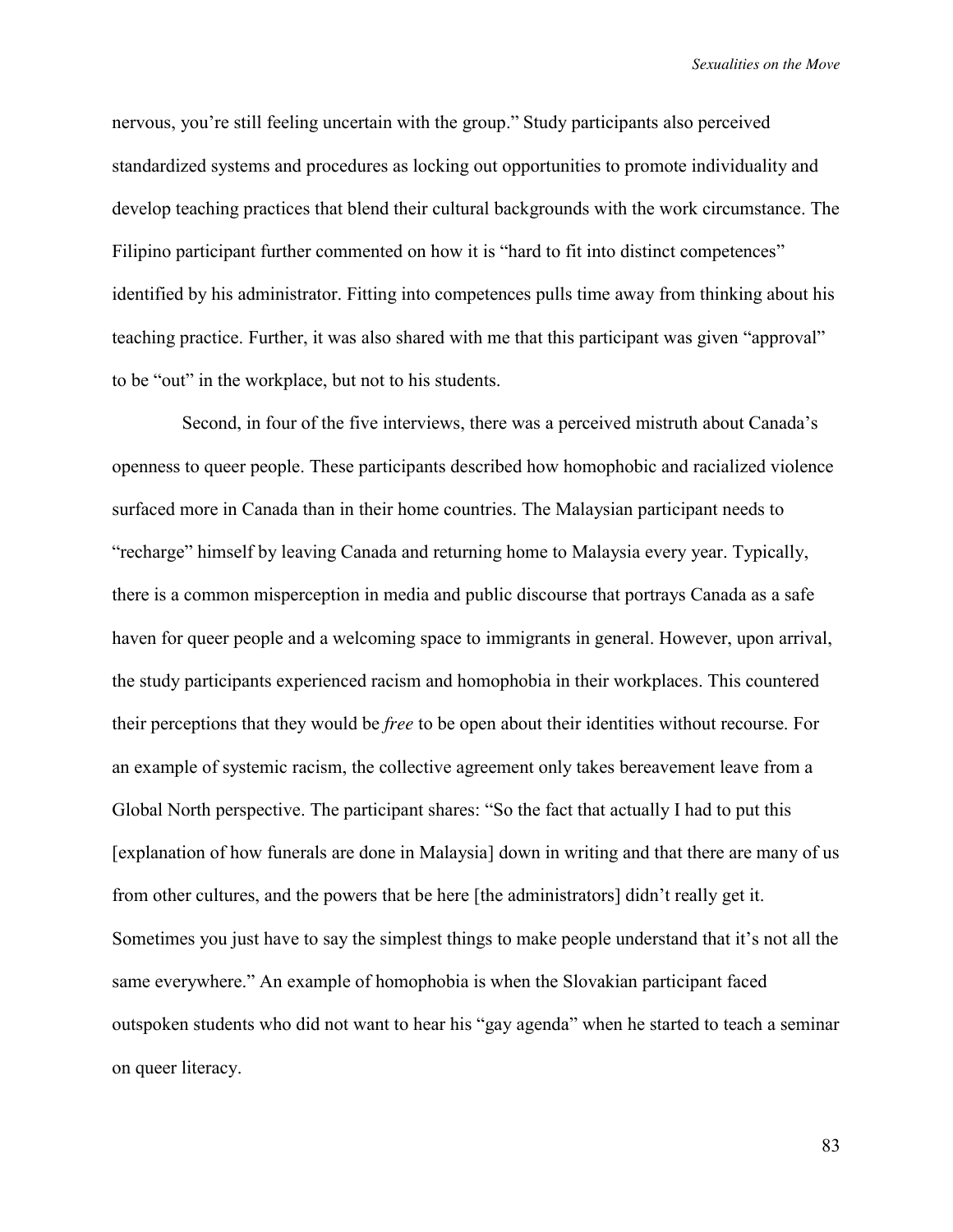Third, "mobility" surfaced as a theme in this research as these participants revealed the multiple countries and regions that they have lived in. I interpreted this on-going mobility as being a purposeful act, where study participants conceptualized the world as a fluid space, rather than one limited by national borders. The Slovakian participant's reflective comment on how "love moves mountains" cements this point as he continues to move around the world and within Canada following his passion to teach diverse groups of people. What runs up against this fluid perception of a workplace is the deployment of professional discourses in the workplace, such as the requirement for Canadian-recognized "competences", which limits mobility (e.g., promotion, job transfer). The Filipino participant, for example, was told to reveal and change his computer login password because it contained "unprofessional" language that is commonly used in his queer culture.

### **Common Themes of the Work**

Given how gay male identities are often associated with being controversial and scandalous, there is a demand for a silent homosexual identity. This creates further distance between colleagues. If these gay men publicly wanted to stand outside of what is considered to be "normal" and "acceptable" by professional standards through an assertion of a queer identity (e.g., expression of gender difference or mention of a same-sex partner), then difficult experiences in the workplace emerged to correct them. These experiences came in the form of, among other things, threats to be relocated to another work situation and incidences of exclusion from their workplaces. Based on examination of both studies, I suggest two concerns for gay, male, transnational educators: 1) the prioritization of safety and inclusion; and 2) questioning the legitimacy of sexual orientation. I explain both in turn.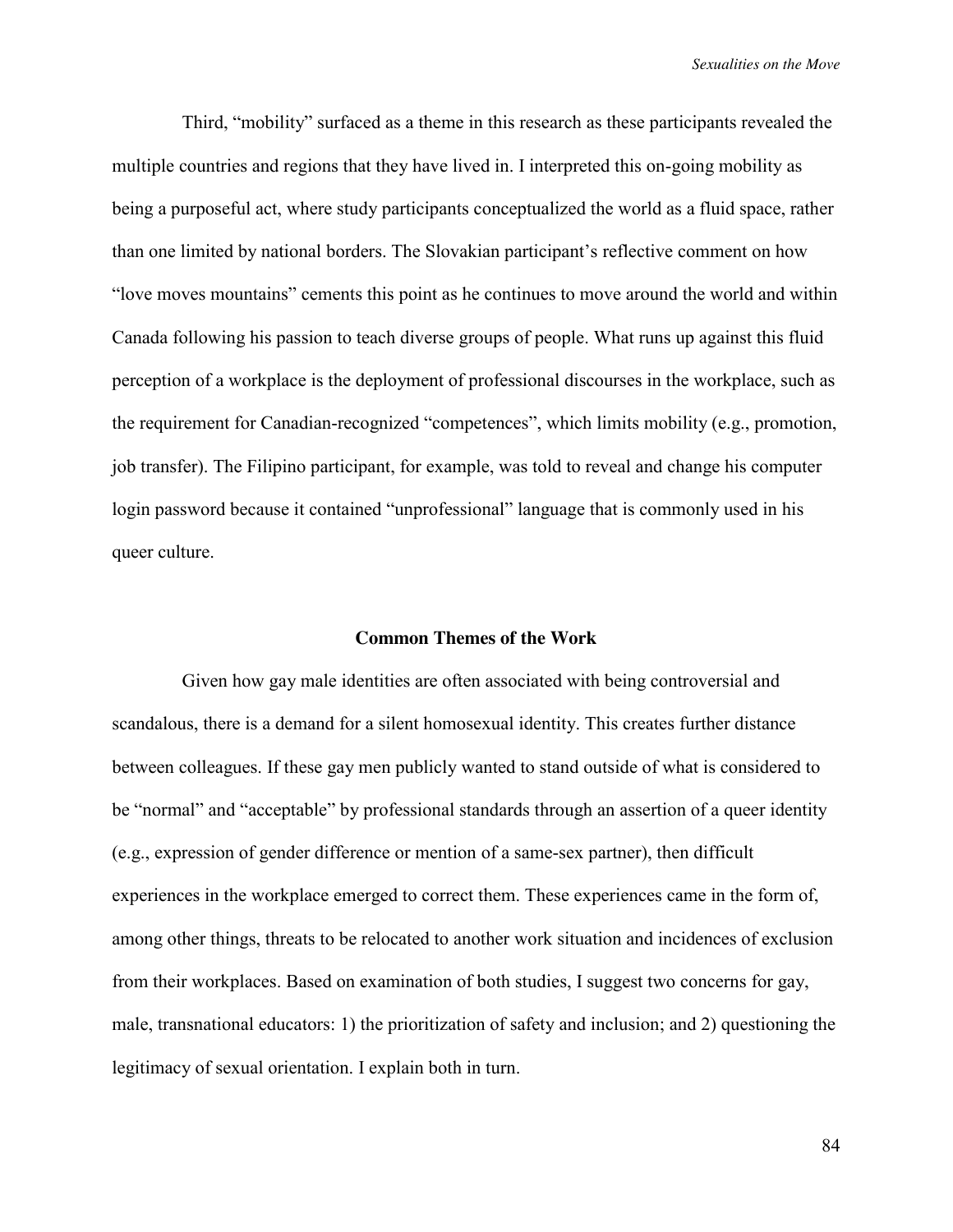# *Prioritization of Safety and Inclusion*

Study participants of both research projects considered the safety and inclusion of their work situations a priority. A majority of participants in both studies did not reveal their sexuality to their students. Those who disclosed their homosexuality at work chose to only share with colleagues who they trusted, and some never disclosed at all. They took tremendous effort to understand the political and social climates toward homosexuality, how to access the gay male community for support, and how to keep off the radar of "gay-unfriendly" colleagues in the foreign context. Oftentimes, reading books about the host culture and speaking with peers functioned as a form of informal learning so that these educators learned how to negotiate their sexuality at work. Discussion of these topics showed that fear was a strong element. Despite strong equity language that suggests protection from discrimination based on sexual orientation, the majority of participants of both studies found themselves at a crossroads between being open about their sexuality and challenging heteronormativity. For study participants in Canada, this also meant balancing their openness about their ethnic backgrounds and disrupting what it means to have a "Canadian" identity. A majority of participants did not want to lose their jobs as a result of their identity-difference (and thought that this was indeed a possibility), but they also wished for acceptance and inclusion in their new international work setting.

## *Questioning Sexual Orientation*

Both studies reveal that the inclusion of sexual orientation in policy is self-limiting. For study participants who traveled to Kosovo, the protection of sexual orientation stops at their national borders, as they endured heterosexist and homophobic acts in the workplace and felt hopeless that their agencies would address the violence. The fact that administrators did not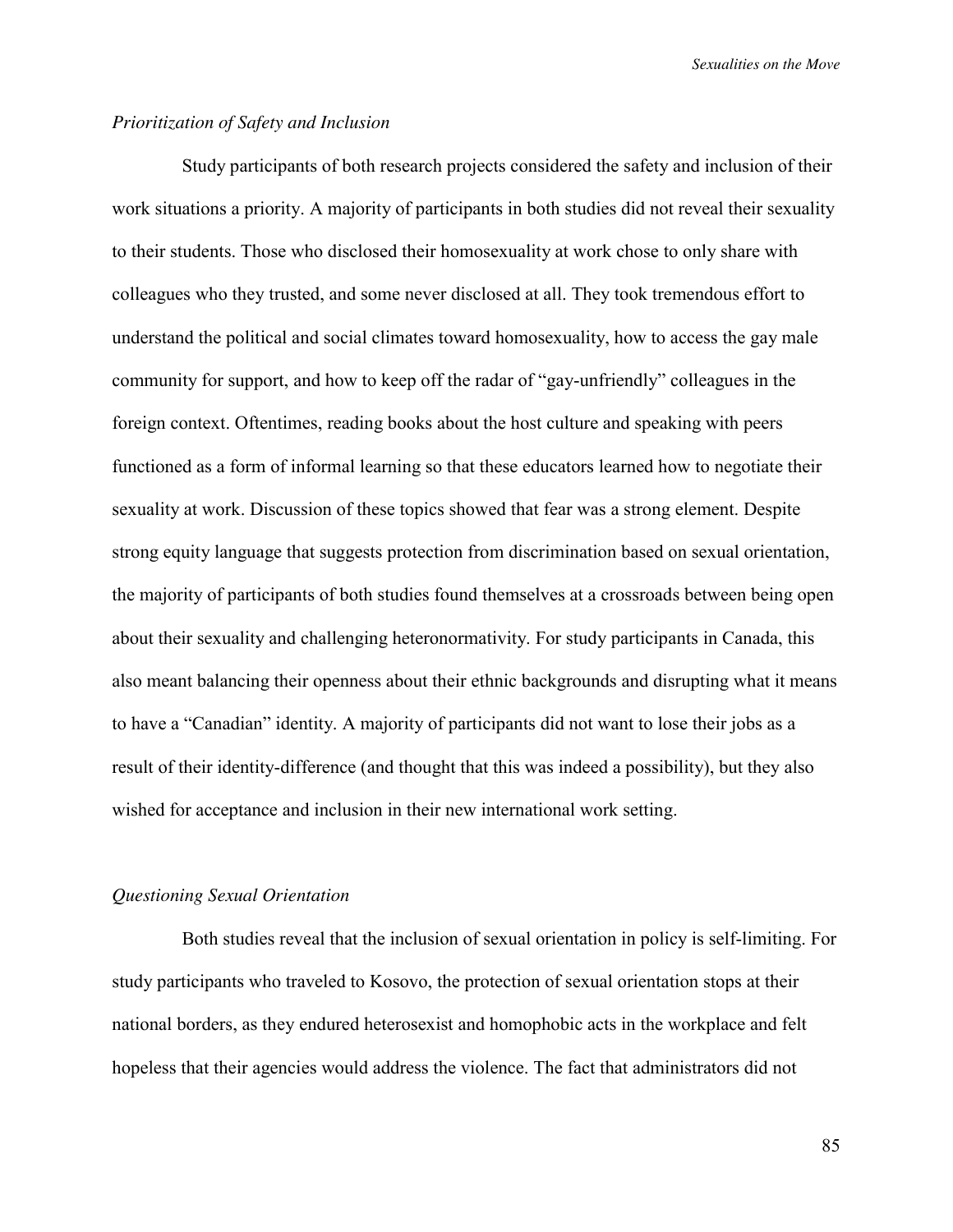know how to address homophobia or heteronormativity in the workplace is an indication that sexual orientation remains a reactive concept (i.e., only react to harsh encounters of homophobia), without much consideration of the benefits of a proactive stance towards sexual and gender diversity. If homosexuality were, indeed, a possibility in these workplaces, then why not showcase the process towards attaining this freedom?

For many queer persons who relocated to Canada, having a sexual orientation is a problematic concept given that some of their cultural backgrounds have strict gender-roles that include rules around sexual practices, rather than a sexual orientation. The historical practice of naming and categorizing a person's sexual identity has created a form of cultural hegemony that excludes different forms of sociocultural understandings of gender. The participants in this portion of the study largely come from countries that see the LGBT label as a Western phenomenon. In this sense, the term sexual orientation functions not only to *describe* (give an account of a group, in a specific context, location, time) but also to *inscribe* (relegate the subject to a set of predetermined and dominant judgements, behaviours, and characteristics that define and limit agency) Western understandings around sexuality difference. "Rules" (laws and policies) are not the only reasons to recognize and leverage diversity based on sexual orientation, but they may indeed form the bottom line for some organizations.

The use of sexual orientation then creates an expectation that social practices that make up Global South societies will "eventually develop into identity categories familiar in this part [Global North] of the world" (Khayatt, 2006, p. 220). The term sexual orientation is countercultural for Global South participants as it requires a declared (homo)sexual identity. Although over time, as Khayatt explains, the participants started to self-identify as gay as a means to "fit in" with Canadian approaches to sexuality (e.g., having a sexual orientation), it is still recognized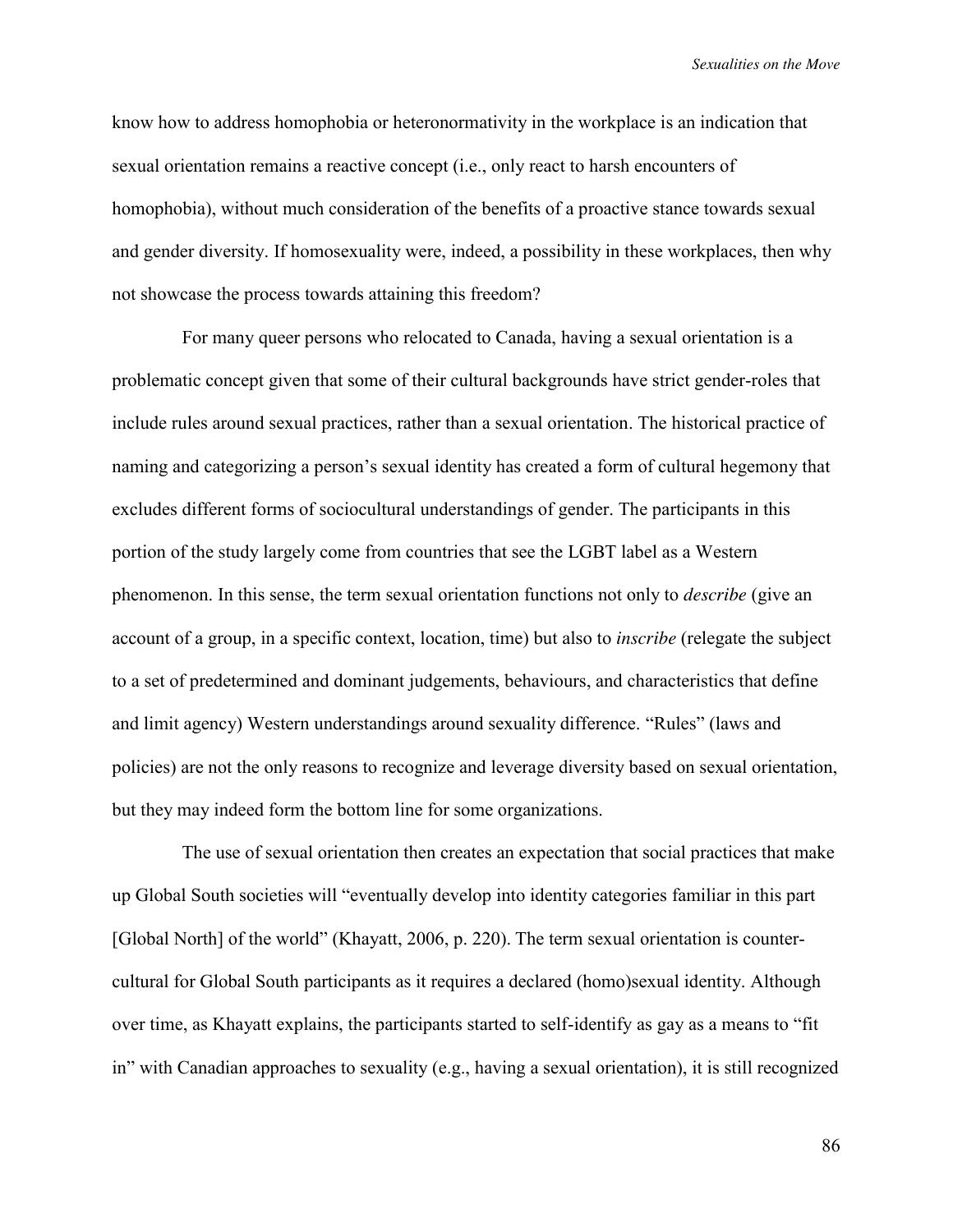as an unfamiliar and problematic Global North practice that can be provocative in Global South contexts.

### **Recommendations and Conclusion**

In light of this research, an analysis of the professional experiences of queer educators needs to take into consideration transnational realities. This work could provide some direction for queer educators who wish to work elsewhere, as well as inform educational leaders and policy-makers who are concerned with finding balance between the social backgrounds of their staff members and respect for local laws, organizational behaviours, and cultural beliefs. Based on this research, there are a number of recommendations that may be useful to educational administrators. These recommendations are not easy work. They require openness, dialogue, and a constant "re-vision" in order to address difficult encounters or "blowback" (Hill, 2009) that will surface as a result of diversity initiatives.

Given the transnational nature of this research project, there is added value to employing border-crossing educators as an opportunity to enhance pedagogy for learners and staff members. First, it is important to keep in mind that sexual orientation is about the gifts, talents, skills, knowledges, and joys that everyone brings to the table. It is not a catchall phrase for simply a "heterogenous group" of queer workers, but perhaps a starting point to more fully actualizing and maximizing the development potential of staff and students. Second, sexual orientation must be addressed at the organizational level, which includes entry level, middlemanagement, top management, and so forth. Third, sexual orientation is expressed in time and space (circumstance and regional diversity), which may surface tensions around sexuality. Negotiating these tensions may mean constant awareness-raising and action-planning to prepare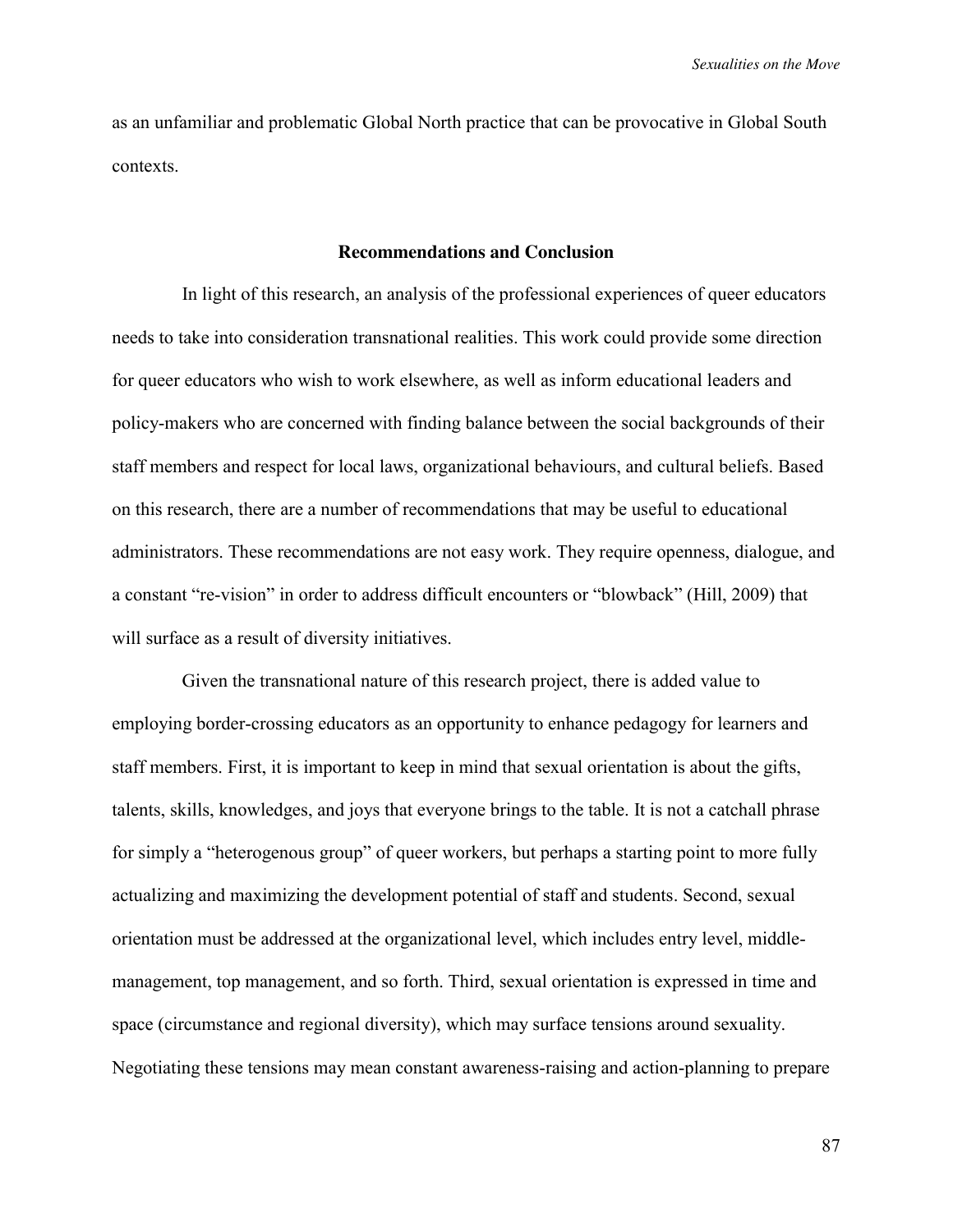for tensions as they arise. Central to this recommendation is the fact that there are different understandings of sexuality everywhere and these varied understandings need to be respected. Finding this balance in light of a transnational work situation will be tricky work, and will require a great deal of time and communication. Fourth, since this study originated with the voices of educators describing their experiences, it is important for administrators to realize that change begins from the bottom up—so organizing and mobilizing at the "lowest" level is fundamental. Fifth, recruiting leaders, educators, and other staff who represent diversity helps strengthen inclusion based on sexual and gender difference. Along this vein, after staff members are hired, mentoring schemes where the "minority" mentors the dominant group is helpful towards building social integration and networks. Finally, drawing from the literature on gay– straight alliances (Niblett  $&$  Ora, 2014), the establishment of a queer-positive space in the educational workplace can provide advocacy, support, coalition-building, information, and fellowship. I also envision in this space a discussion on values and knowledges toward sexual and gender diversity (including same-sex and cross-sex sexualities) from various cultural perspectives, and practical strategies that welcome difference and respect local traditions. Setting aside a queer space develops the possibility for an intermediary body to communicate emerging needs with educational administration and re-conceptualizes sexual orientation as a concept that requires elaboration and expansion in all workplace systems. Overall, educational administrators can be supportive by becoming sensitive to and aware of the issues facing queer transnational educators and disrupting heteronormativity in their educational institutions. Through this effort it is envisioned that the entire workplace will become a queer-positive space.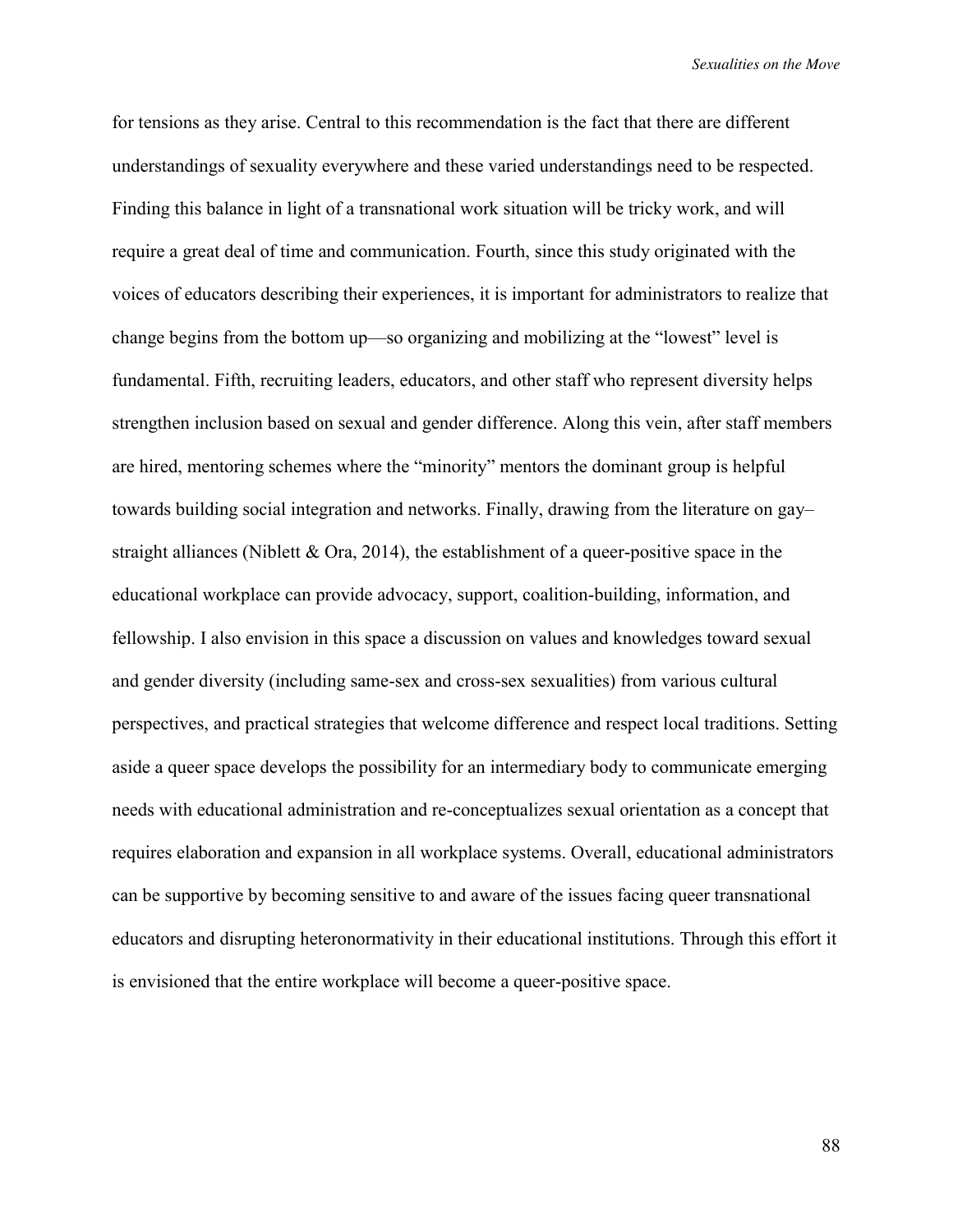#### **References**

- Amobi, F. A. (2004). Crossing borders: Reflections on the professional journey of a teacher educator in diaspora. *Intercultural Education*, *15*, 167–178.
- Andersson, P., & Guo, S. (2009). Governing through non/recognition: The missing "R" in the PLAR for immigrant professionals in Canada and Sweden. *International Journal of Lifelong Education*, *28*, 423–437.
- Arber, R., Blackmore, J., & Vongalis-Macrow, A. (2014). (Eds.) *Mobile teachers, teacher identity and international schooling*. Rotterdam, Neth.: Sense.
- Baird, V. (2007). *The no-nonsense guide to sexual diversity* (rev. ed.). Toronto: New Internationalist.
- Bates, R. (Ed.). (2011). *Schooling internationally: Globalisation, internationalisation, and the future of international schools.* London: Routledge.
- Callaghan, T. (2007). *That's so gay! Homophobia in Canadian Catholic schools*. Saarbrücken Ger.: Verlag Dr. Mueller.
- Cantú, L., Luibhéid, E., & Stern, A. (2005). Well-founded fear: Political asylum and the boundaries of sexual identity in the U.S.–Mexico borderlands. In E. Luibhéid & L. Cantú (Eds.), *Queer migrations: Sexuality, U.S. citizenship, and border crossings* (pp. 61–74). Minneapolis: University of Minnesota Press.
- Collins, J. M. (2008). Coming to America: Challenges for faculty coming to United States' universities. *Journal of Geography in Higher Education*, *32*, 179–188.
- Eichler, M., & Mizzi, R. (2013). Negotiating the confluence: Middle-Eastern, immigrant, sexualminority men and concerns for learning and identity. *Brock Education: A Journal of Educational Research and Practice*, *22*(2), 84–98.
- English, L. (2004). Third space/identity montage and international adult educators. In P. Ninnes & S. Mehta (Eds.), *Re-imagining comparative education* (pp. 225–240). London: Routledge-Falmer.
- Fassin, E., & Salcedo, M. (2015). Becoming gay? Immigration policies and the truth of sexual identity. *Archives of Sexual Behavior*, *44*, 1117–1125.
- Fisher, D. (2003). Immigrant closets: Tactical-micro-practices-in-the-hyphen. *Journal of Homosexuality*, *45*(2–4), 171–192.
- Gedro, J., Mizzi, R., Rocco, T. & van Loo, J. (2013). Going global: Professional mobility and concerns for LGBT workers. *Human Resource Development International*, *16*, 282– 297.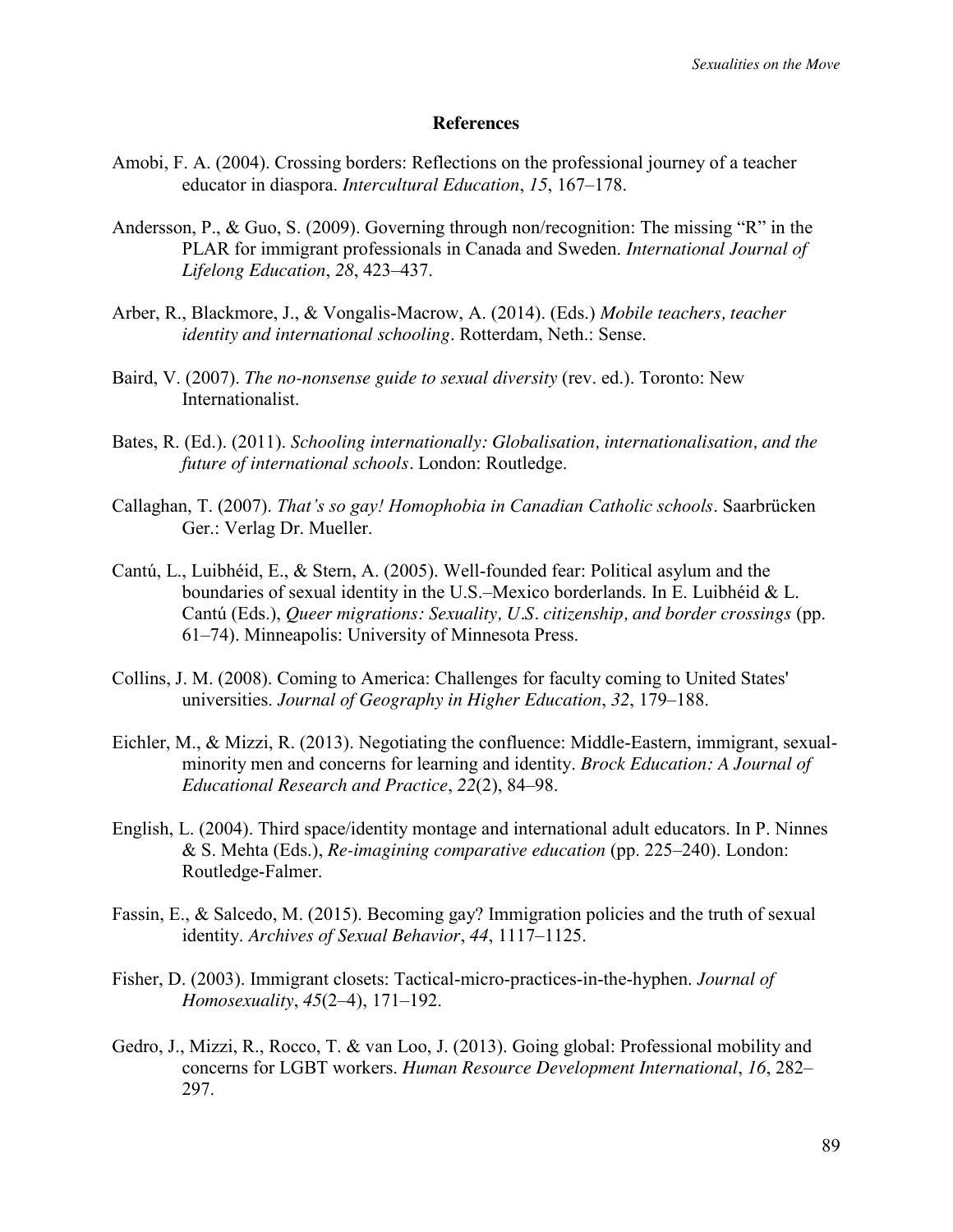- Grace, A. (2013). *Lifelong learning as critical action: International perspectives on people, politics, policy, and practice.* Toronto: Canadian Scholars' Press.
- Hayden, M., & Thompson, J. (2011). Teachers for the international school for the future. In R. Bates (Ed.), *Schooling internationally: Globalisation, internationalisation, and the future of international schools* (pp. 83–100)*.* London: Routledge.
- Herdt, G. (1997). *Same sex, different cultures: Gays and lesbians across cultures.* New York: Westview Press.
- Hill, R. J. (2009). Incorporating queers: Blowback, backlash and other forms of resistance to workplace diversity initiatives that support sexual minorities. *Advances in Developing Human Resources*, *11*(3), 37–53.
- Hill, R. J. (2013). Queering the discourse: International adult education and learning. In P. Mayo (Ed.), *Learning with adults: A reader* (pp. 87–98). Rotterdam, Neth.: Sense.
- Khayatt, D. (2006). What's to fear: Calling homophobia into question. *McGill Journal of Education*, *41*, 133–143
- Koert, E., Borgen, W., & Amundson, N. (2011). Educated immigrant women workers doing well with change: Helping and hindering factors. *The Career Development Quarterly*, *59*, 194–207.
- Lichtman, M. (2010). *Qualitative researcher in education: A user's guide* (rev. ed.). Thousand Oaks, CA: Sage.
- Luibhéid, E. (1998). "Looking like a lesbian": The organization of sexual monitoring at the United States–Mexican border. *Journal of the History of Sexuality*, *8*, 477–506.
- McGregor, J. (2008). Children and "African values": Zimbabwean professionals in Britain reconfiguring family life. *Environment and Planning*, *40*, 596–614.
- McPhail, R., McNulty, Y., & Hutchings, K. (2014). Lesbian and gay expatriation: Opportunities, barriers and challenges for global mobility. *The International Journal of Human Resource Management*. doi: 10.1080/09585192.2014.941903
- Menard-Warwick, J. (2008). The cultural and intercultural identities of transnational English teachers: Two case studies from the Americas. *TESOL Quarterly*, *42*, 617–640.
- Mizzi, R. (2009). When the down-low becomes the new high: Integrating sexual dissidence into community education programs in Kosovo. In R. Hill & A. Grace (Eds.), *Adult education in queer contexts: Power, politics, and pedagogy* (pp. 241–253). Chicago: Discovery Association.
- Mizzi, R. (2013). "There aren't any gays here": Encountering heteroprofessionalism in an international development workplace. *Journal of Homosexuality*, *60*, 1602–1624.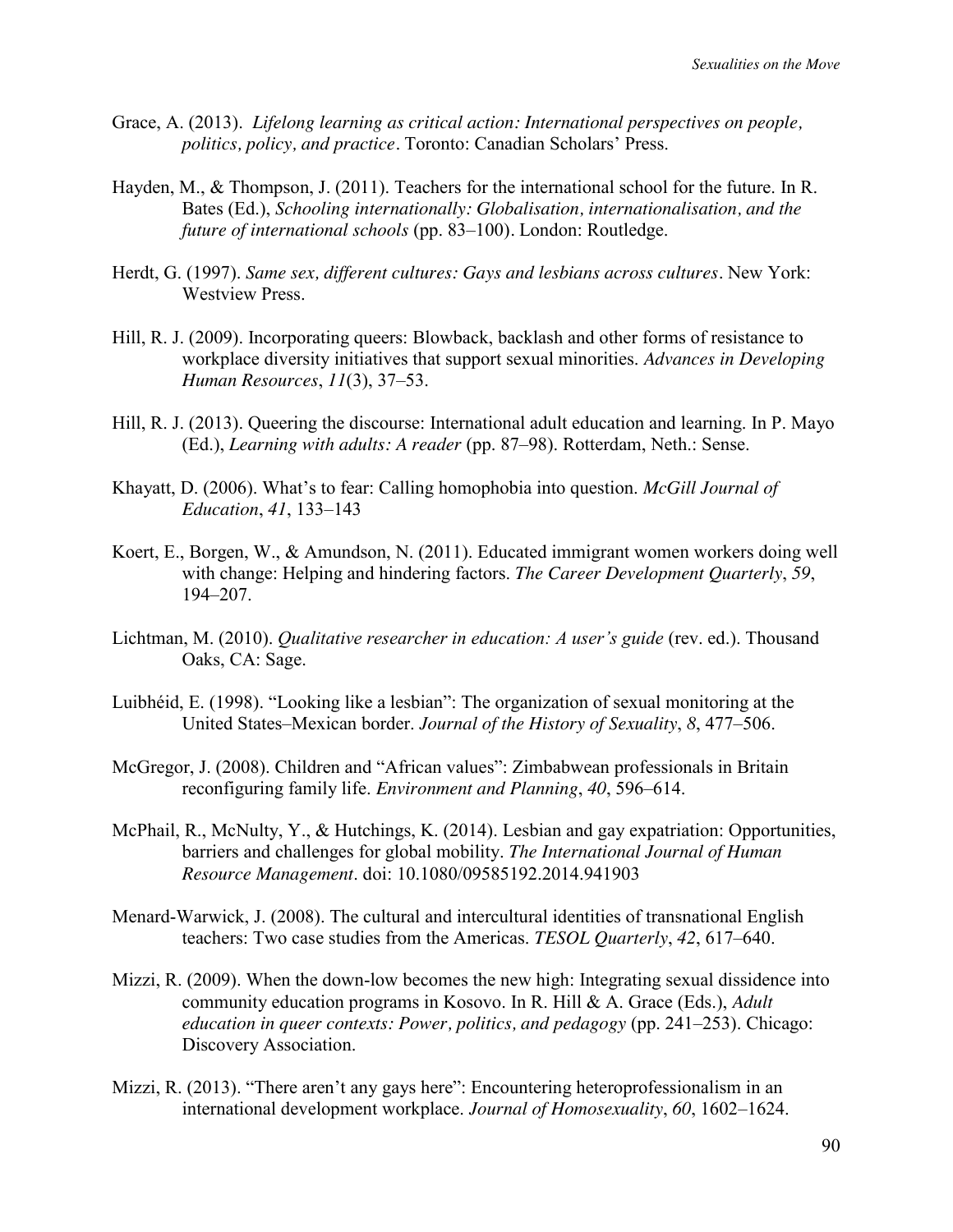- Mizzi, R. (2014). Reifying demographic change: An exploration of educational workplaces through the lens of gay male, immigrant educators*.* In B. Sheppard (Chair), *Diversity of Working and Learning Environments*. Panel conducted at the Canadian Association for the Study of Educational Administration/Commonwealth Council for Educational Administration and Management Joint Annual Conference, Fredericton.
- Mizzi, R., & Hamm, Z. (2013). Canadian community development organizations, adult education and the internationalization of a pedagogical practice. In T. Nesbit, S. Brigham, N. Taber, & T. Gibb (Eds.), *Building on critical traditions: Adult education and learning in Canada* (pp. 342–352). Toronto: Thompson Educational.
- Mizzi, R., Hill, R., & Vance, K. (in press). Beyond death threats, hard times, and clandestine work: Illuminating sexual and gender-minority resources in a global context. In R. Mizzi, T. Rocco, & S. Shore (Eds.), *Disrupting adult and community education: Teaching, learning, and working in the periphery*. Albany, NY: SUNY Press.
- Mizzi, R., & Rocco, T. (2013). Deconstructing dominance: Towards a reconceptualization of the relationship between collective and individual identities, globalization and learning at work. *Human Resource Development Review*, *12*, 364–382.
- Niblett, B., & Ora, C. (2014). The gay agenda in Ontario Catholic schools: Gay–straight alliances as activist education. In G. Walton (Ed.), *The gay agenda: Claiming space, identity, and justice* (pp. 53–72). New York: Palgrave MacMillan.
- Odeh, L. (2010). A comparative analysis of Global North and Global South economies. *Journal of Sustainable Development in Africa*, *12*, 338–348.
- Pattison, K. (2010). *Lesbian, gay, bisexual, and transgender undergraduate students: Access and attitudes to international study* (Unpublished masters' thesis). California State University, Sacramento.
- Payne, W. (2008). On silence, closets and liberation. In T. Gates Brown (Ed.), *118 days: Christian peacemaker teams held hostage in Iraq* (pp. 125–134). Toronto: Christian Peacemaker Teams.
- Penson, J., Yonemura, A., Sesnan, B., Ochs, K., & Chanda, C. (2011). *Beyond the Commonwealth Teacher Recruitment Protocol: Next steps in managing teacher migration in difficult circumstances*. Paper presented at the Commonwealth Secretariat and UNESCO–IICBA Symposium. Retrieved from www.secretariat.thecommonwealth.org
- Reid, C., Collins, J., & Singh, M. (2014). *Global teachers, Australian perspectives: Goodbye Mr. Chips, hello Ms. Banerjee.* Singapore: Springer.